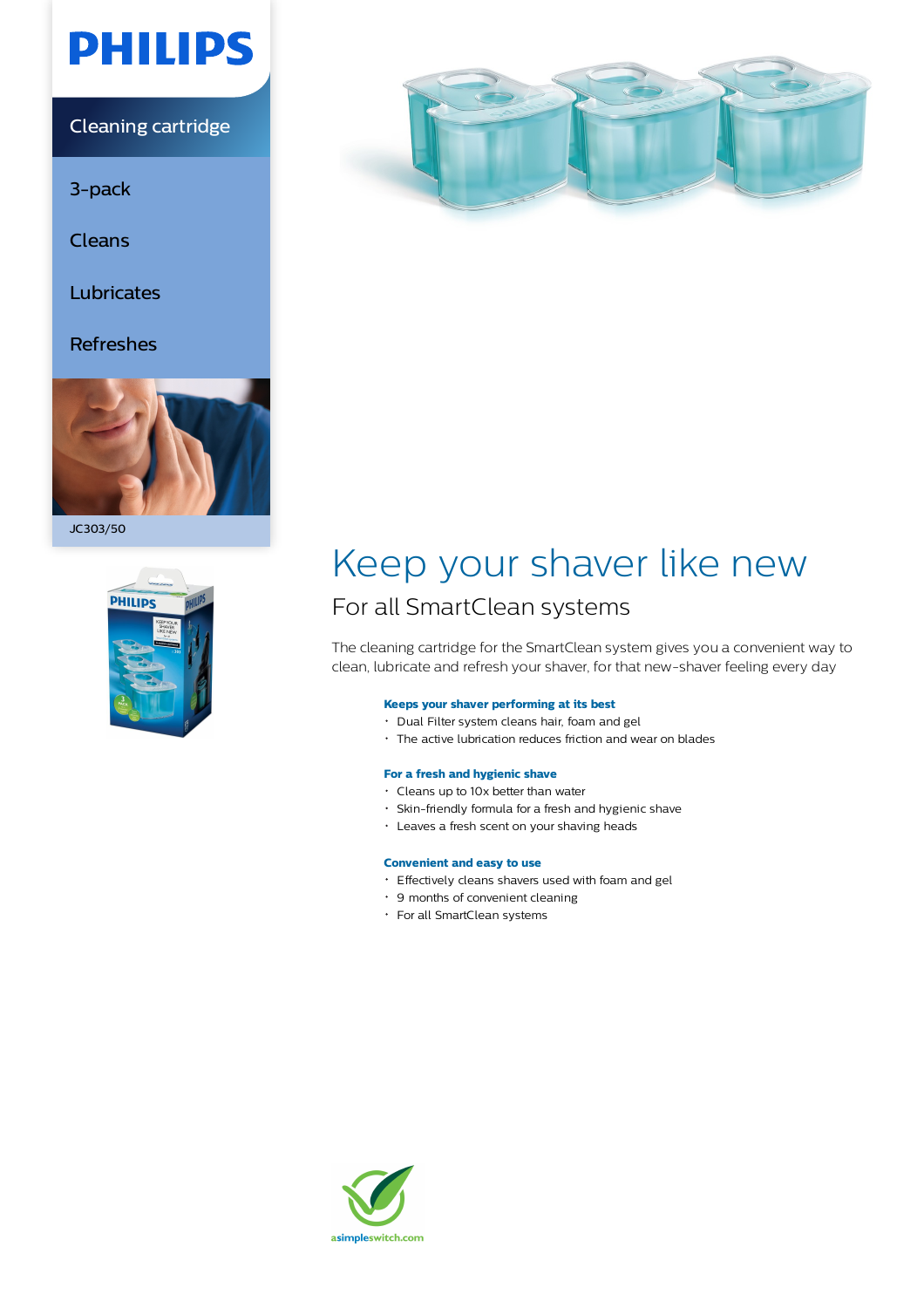#### Cleaning cartridge  $J$ Cartridge  $J$ Carterial and  $J$ Carterial and  $J$ Carterial and  $J$ Carterial and  $J$ Carterial and  $J$ Carterial and  $J$ Carterial and  $J$ Carterial and  $J$ Carterial and  $J$ Carterial and  $J$ Carterial and  $J$

### **Highlights**

#### **Dual Filter system**



The Dual Filter system cleans hair, foam and gel. The unique double filter prevents hairs from clogging your shaving heads, maintaining your shaver's excellent performance.

#### **Active lubrication**



The active lubrication system reduces friction and wear on shaving heads and blades, keeping your shaver performing like new for longer.

#### **More effective than water**



The DualFiltration system and active lubrication leave your shaver up to 10 times cleaner than water alone

#### **Skin-friendly formula**



The alcohol-free, skin-friendly formula gives you a fresh and hygienic shave, and it is designed to protect against skin irritation

#### **Fresh scent**



The new cartridge liquid for the SmartClean system has a unique formula and a pleasant fragrance. It hygienically cleans your shaver, while leaving a fresh scent on your shaving heads.

#### **Cleans foam and gel**



The Philips SmartClean system with cleaning cartridges is the first shaver cleaning system that effectively cleans shavers used with foam and gel.

#### **9 months' supply**



One Philips cleaning cartridge lasts up to 3 months with weekly usage. This 3-pack gives you 9 months of convenient cleaning.

#### **For all SmartClean systems**



The cleaning cartridges are suitable for all shavers with the SmartClean system.



asimpleswitch.com

#### **Philips Green Logo**

Philips Green Products can reduce costs, energy consumption and CO2 emissions. How? They offer a significant environmental improvement in one or more of the Philips Green Focal Areas — Energy efficiency, Packaging, Hazardous substances, Weight, Recycling and disposal and Lifetime reliability.